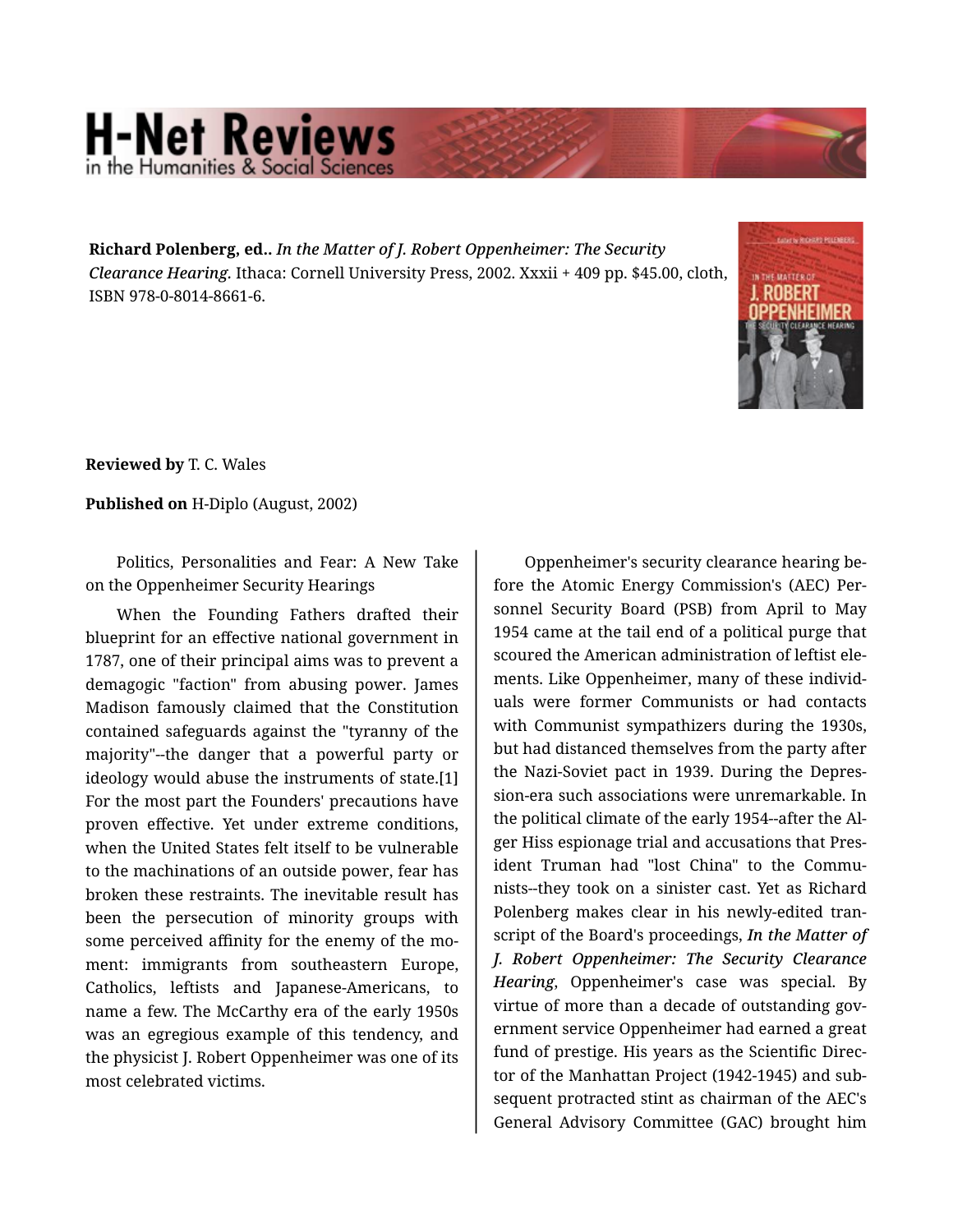to the pinnacle of his profession and created a large coterie of distinguished admirers. As Polenberg explains in his effective introduction, however, it was this very prominence, and Oppen‐ heimer's personal opposition to a crash develop‐ ment program for the hydrogen bomb, that pro‐ voked the move to revoke his security clearance. The red scare that reached its apogee in 1954 created an environment that the Eisenhower admin‐ istration used to discredit critics of its new focus on atomic "massive retaliation" as the lynchpin of national defense. The Oppenheimer hearing was a key element of this dishonorable program. "If this case is lost," Eisenhower's new AEC chairman Lewis L. Strauss told the FBI, "the atomic energy program and all research and development con‐ nected thereto will fall into the hands of leftwingers" (p. xxx).

The government had to play its hand delicate‐ ly if it hoped to avoid provoking a backlash within the scientific community. In essence, the AEC's case boiled down to the contention that Oppen‐ heimer's past associations, coupled with his re‐ cent moral qualms about the hydrogen bomb pro‐ gram, cast doubt on his loyalty to the United States. Even at the time this was easily construed as an assault on the freedom of intellectual in‐ quiry. Dr. Vannevar Bush, the brilliant MIT engi‐ neer, came dangerously close to the mark when he suggested the proceedings were "quite con‐ trary to the American system" because they seemed to constitute an attack on a man "because he had strong opinions, and had the temerity to express them" (p. 204). The AEC took great pains to counter Bush's perception. Unlike the raucous Army-McCarthy hearings that convened almost si‐ multaneously on Capitol Hill, the Oppenheimer examination opened in an anonymous setting and press attention was discouraged. Scrupulous at‐ tempts were made to generate a facade of fairness and impartiality: the PSB consisted of a distin‐ guished three-person panel, Oppenheimer was represented by outstanding legal counsel, and his attorneys were allowed to cross-examine govern‐

ment witnesses. Despite the gravity of the charges a civil, even collegial, tone was preserved throughout more than three weeks of testimony.

It was all an elaborate sham. The AEC's lawyer, Roger Robb, utilized FBI wiretaps taken before the hearings to anticipate the defense's witness list, the supposedly impartial panel had viewed Oppenheimer's complete security file ahead of time, and defense counsel was denied access to all the "derogatory evidence" on security grounds. The delicate game of duplicity practiced by the government is rightly one of Polenberg's leitmotifs. Yet given the paroxysms of anti-Com‐ munist paranoia that wracked the United States at the time, one cannot help wondering whether such shenanigans were even necessary. The sub‐ stance of the case against Oppenheimer was so flimsy, the gravity imparted to the most ridiculous innuendo so outsized, that perhaps even a truly objective jury, empanelled with men of good faith, would have revoked his security clearance. It was a poisonous zeitgeist that only the most powerful moral fiber could resist.

A more interesting question, which Polenberg underplays, is why men who knew the deck was thoroughly stacked against Oppenheimer would help make the government's case. What kind of person aids the prosecution during a "show trial"? The answer is far from black and white: a pas‐ sionate belief in the rightness of one's political stance, a bitter personal history with the accused, and relentless ambition were contributing factors during the hearings.

The testimony of Dr. Edward Teller is a fasci‐ nating case in point. In 1954 Teller's star was on the rise. After years of fruitless scientific work and advocacy, in 1951 Teller and his equally rum‐ bustious collaborator Stanislaus Ulam had demol‐ ished the last theoretical obstacles to a fusion weapon, work that led to the construction of America's first hydrogen bomb. His triumph was a personal redemption. During his unhappy wartime tenure at the Manhattan Project under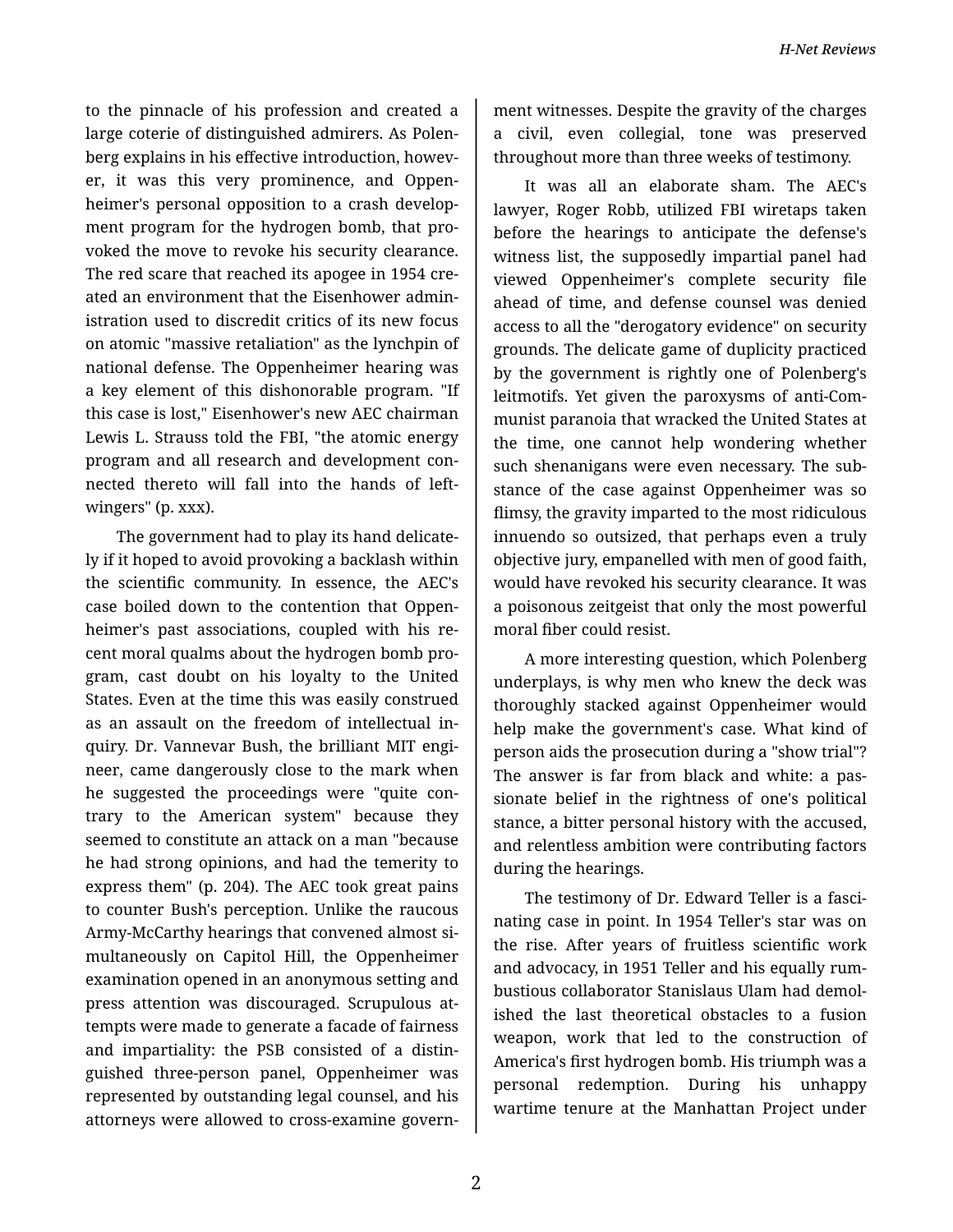Oppenheimer's deputy Hans Bethe, he had felt slighted after resources were steered toward fis‐ sion weapons and away from his ambitious plans. When postwar U.S.-Soviet tensions degenerated into the Cold War, Teller's sense of urgency was renewed. As the scion of an immigrant family that had suffered under Communism in Hungary, he saw his mooted super-weapon as an essential bul‐ wark against Soviet expansionism. The practical and moral qualms Oppenheimer and his cohorts on the GAC expressed about the "super" were ei‐ ther naive or suspicious. By 1954 the success of the hydrogen program had confirmed the astute‐ ness of his political and scientific judgment in his own mind. Oppenheimer had been wrong about building the H-bomb, and Teller believed his luke‐ warm attitude toward this grand enterprise had endangered national security. The AEC security hearing presented an acute dilemma, however, for Teller knew his erstwhile colleague was no traitor.

In the end Teller chose to testify against Op‐ penheimer, though he strongly suspected that the government's case was untenable, and he knew that his actions would blacken his name within the scientific community. It was a morally bank‐ rupt choice that required a great deal of personal courage. In a bizarre sense, as Alan Lightman sug‐ gests in his review of Teller's new memoirs, the process made him a martyr to his own convic‐ tions.[2] In order to remain true to his beliefs, he felt compelled to provide misleading testimony. By using the security process to effect political change, the administration hurt more than just Edward Teller and J. Robert Oppenheimer--the collateral damage affected all of American society. In this sense Polenberg's new transcript of the hearings constitutes a cautionary tale for our own times. Any security regime that stifles the free ex‐ change of ideas, throws a blanket of suspicion over an entire class of people, or becomes subject to political manipulation, will constitute a far

greater threat to the American experiment than the enemies it is designed to frustrate.

The Oppenheimer hearings also demonstrate a potential flaw inherent to any widespread secu‐ rity operation, especially one that takes place within a climate of fear. Effective counter-intelli‐ gence is predicated on assumptions about the ene‐ my's actions and motivations. When these as‐ sumptions are wrong, a pall of suspicion can easi‐ ly envelop blameless individuals. Thomas E. Mur‐ ray, one of the AEC commissioners who voted to strip Oppenheimer of his clearance after the hear‐ ing, utilized this flawed rationale. "The premise of the ... contemporary definition of loyalty," Murray wrote, "is the fact of Communist conspiracy" (p. 386). Such subversion did exist, but on nothing like the scale that Murray and his cohorts be‐ lieved. During the 1950s Soviet agents did far less to damage the interests of the United States than America's own efforts to ferret them out.

Recent events suggest that the United States has learned little from the self-inflicted trauma of the McCarthy period. From the failed prosecution of the Los Alamos scientist Wen Ho Lee in 1999 for stealing nuclear secrets, to the continuing per‐ secution of Professor Sami Al-Arian for allegedly associating with Palestinian terrorists, Americans continue to mistake innuendo for guilt. The really dangerous men are less subtle, more ruthless, and can be thwarted through effective law enforce‐ ment without sacrificing personal liberties.

Since 1990 a number of excellent new versions of Cold War-era American documents have been published: Richard Neustadt's *Report to JFK: The Skybolt Crisis in Perspective*, and the tran‐ script of the Kennedy Tapes produced by Ernest May and Phillip Zelikow are among the most dis‐ tinguished. Polenberg's rendition of the Oppen‐ heimer hearings deserves to join this highly recommended pantheon. More than a useful refer‐ ence for Cold War scholars, *In the Matter of J. Robert Oppenheimer* is essential reading for any‐